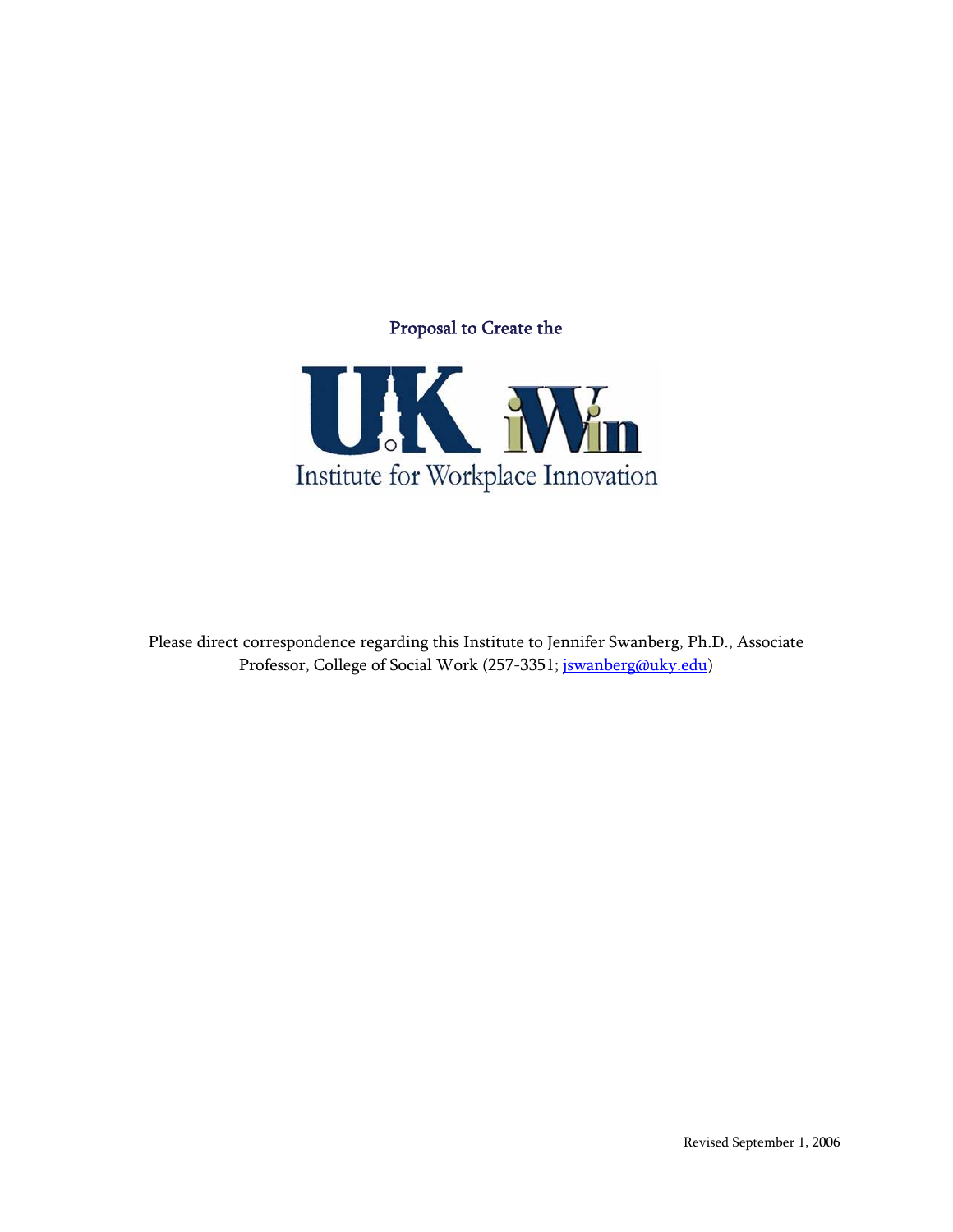In accordance with university regulation AR II-4.0-5, the following Institute proposal has been developed for review by the originating college and dean, other interested faculty and units, and the University Senate. After review and comment, the proposal will be forwarded to the Provost, the President, and the University Of Kentucky Board Of Trustees.

# 1. Goals and Significance

The Institute for Workplace Innovation (iWin), a new interdisciplinary research institute affiliated with the University of Kentucky, assists Kentucky-based organizations with developing high-performance work environments by aligning organizational policies, practices and workplace cultures with the demands of employees' lives on and off the job. By providing the most up-to-date information about innovative workplace solutions, the Institute promotes quality work environments, effective workplaces, and work-family balance. The Institute is also committed to furthering UK's research agenda by engaging in the highest caliber multidisciplinary research that can make a valuable and lasting contribution to the body of work-life research and to Commonwealth's economy.

## Mission:

The Institute for Workplace Innovation will enhance workplace productivity in the changing economy by providing employers with knowledge and opportunities related to innovative practices that enable the creation of quality work environments while ensuring a balance between employee commitment to work and family. The Institute for Workplace Innovation is committed to:

- *Engaging* employers in the adoption, implementation, and utilization of innovative workplace solutions which benefit employers and employees;
- *Developing* a regionally based research agenda focused on the workforce and economy in the 21st century; and
- Affecting public discussion about the employer, employee, and economic benefits associated with innovative workplace options.

The University of Kentucky will be the first land-grant university in the United States to establish an Institute that responds to its state's current economic and workforce development concerns by engaging employers in adopting, implementing, and utilizing innovative workplace options. In 2003, Kentucky's Governor declared Kentucky "Open for Business" and committed to making Kentucky a better place to live, work, and raise a family.<sup>1</sup> The Institute for Workplace Innovation can be a key player in ensuring that Kentucky is indeed "open for business" – helping employers negotiate the difficult and stressful terrain of work-family issues and creating positive work environments, satisfied employees, and increased productivity.

 $\overline{a}$ 

<sup>&</sup>lt;sup>1</sup> Kentucky State Plan, 2005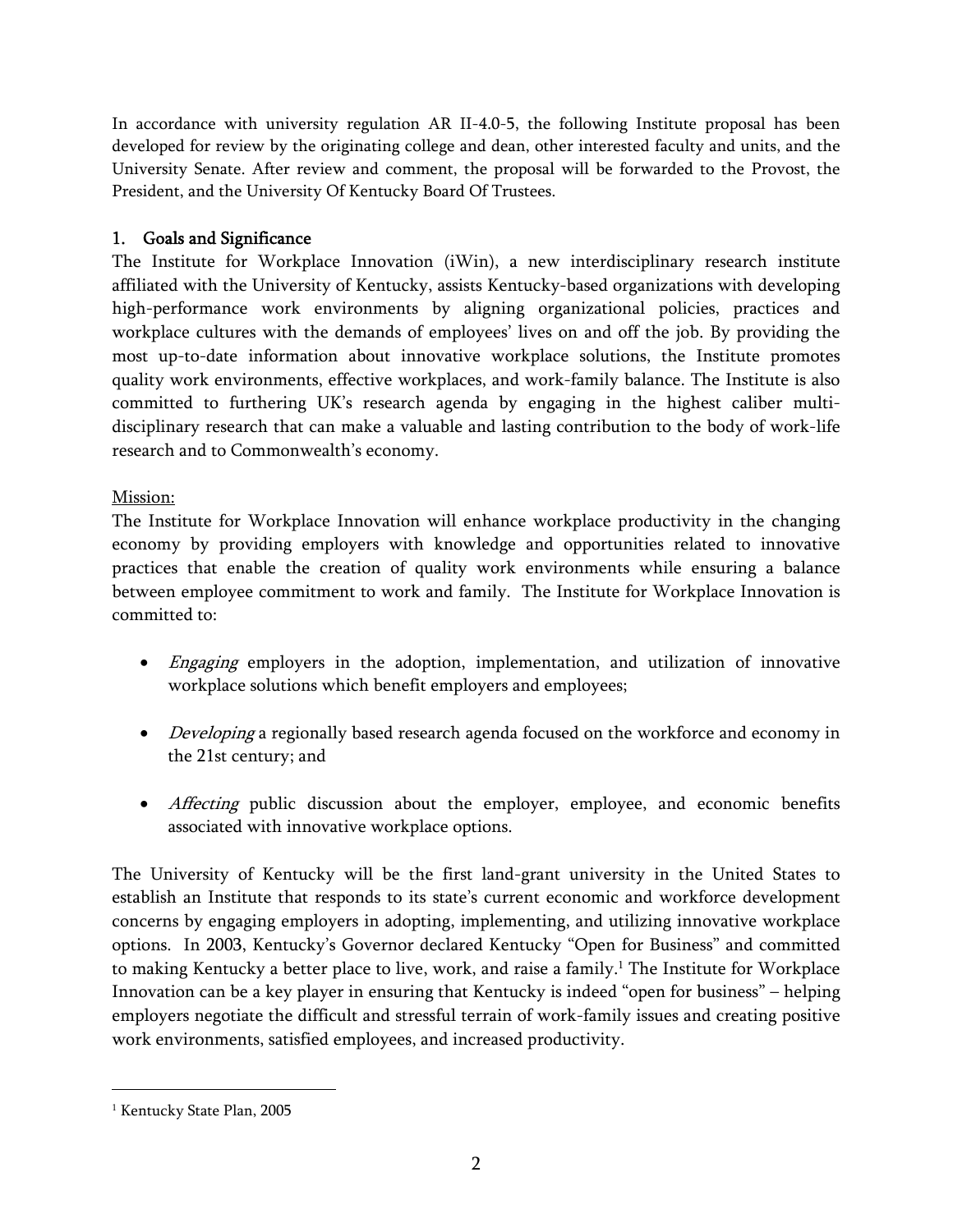The Institute's mission complements the goals of the Kentucky Workforce Investment Board's Strategic Plan that discusses numerous factors that "are converging to create a sense of urgency for solving workforce and economic development challenges that will exist through the 21st century." These factors include "creating a quality of environment that attracts and retains workers<sup>" 2</sup>

### Goals

 $\overline{a}$ 

### Goal 1: Employer Engagement.

The UK Institute for Workplace Innovation will engage employers in innovative workplace solutions through three primary mechanisms:

1. Workplace Innovation Network. A membership-based organization, the Kentucky Workplace Innovation Network (WIN), cultivates a collegial network between small, medium and large employers interested in promoting quality work environments, becoming employers of choice, and promoting work-life integration. WIN's mission is to foster collaboration among its members and to create and sustain employer workforce efforts that effectively meet both business and employee needs. The overall goal of WIN is to develop innovative workplaces that retain and recruit talented employees and that promote work-life integration.

- WIN provides a forum and resource base for organizations interested in becoming more effective in their management and human resource practices. Network meetings and employer development services cover a broad range of topics of interest to organizations that seek to become an employer of choice. Topical areas of interest may include increasing employee engagement and resilience, changing organizational culture, flexible work options, diversity, and career development over the lifespan.
- WIN serves as a vehicle for members to meet and learn from one another. Through quarterly meetings, listserv, monthly updates and an interactive web site, WIN members benefit from up-to-the-minute information and research. As part of the Institute for Workplace Innovation, all WIN members benefit from the Institute's in-depth, continuing research and expertise.

2. Workplace Research. The Institute's research is nationally recognized, locally based, interdisciplinary, and theory driven. Research is designed to inform both workplace practices and public policy. The Institute is committed to bridging the worlds of academia and business. Our affiliated faculty and business leaders are leaders within the field, Current research areas include Kentucky's Innovative Workplaces; Best Practices; High Tech Small Companies: Forging Strategies for Workplace Innovation; Kentucky's Study of the Changing Workforce; Kentucky's Study of Employers; Workplace Flexibility & the Hourly Workforce; Domestic Violence, Employment and Workplaces; and Cancer, Informal Caregiving & Employment. The Institute

<sup>2</sup> Kentucky Workforce Investment Board Strategic Plan, 2004.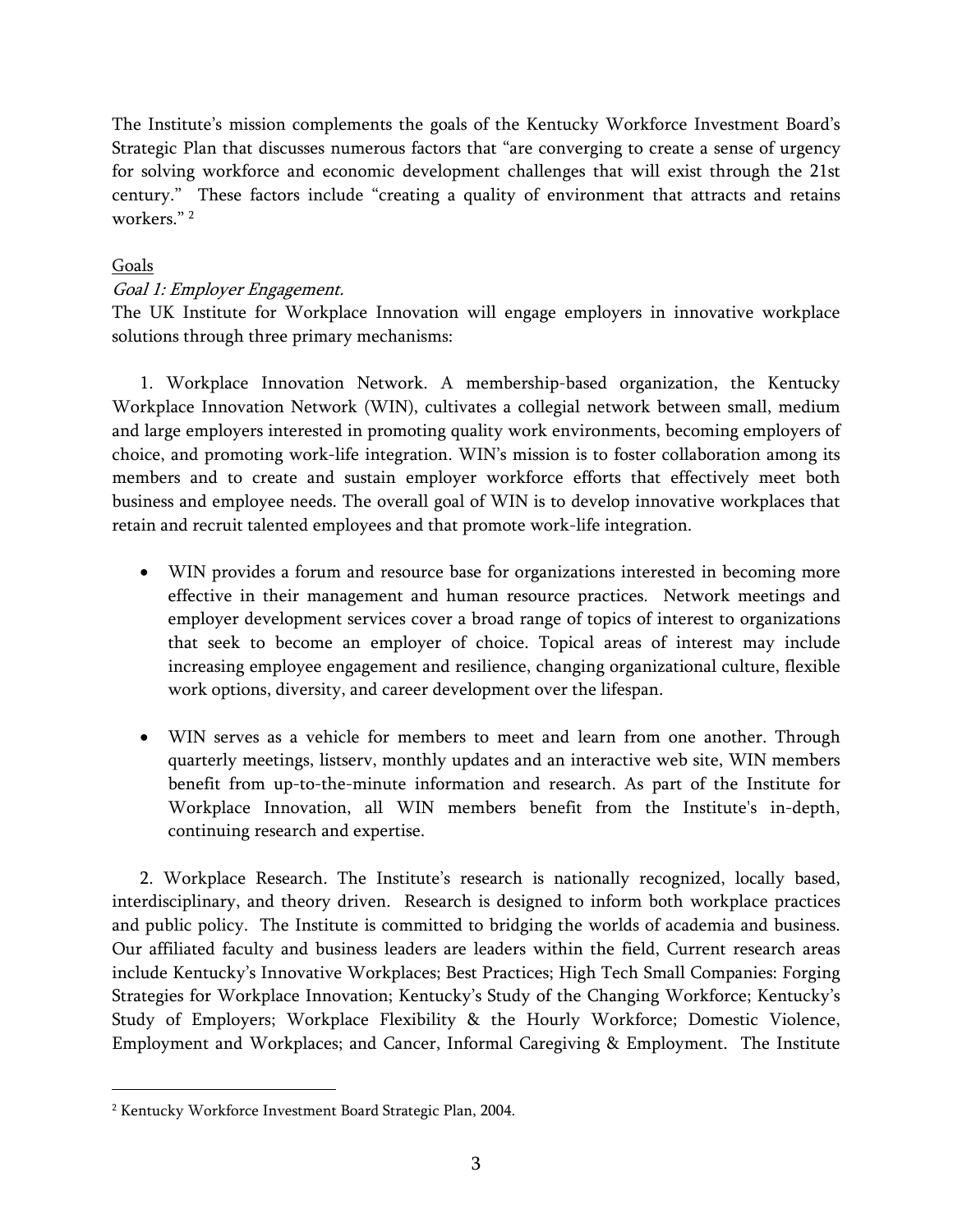leads and collaborates on the moist rigorous of studies and is committed to their practical application in the business community.

3. Workplace Development. The Institute engages the broader business community in the adoption, implementation, and utilization of innovative workplace practices by providing a range of consulting strategies. Executive and management training, issues briefs, and organization consultation are examples of technical assistance available for purchase.

#### Goal 2: Interdisciplinary Collaboration & Student Education

The Institute is interdisciplinary and multi-organizational. It is an interdisciplinary collaboration between the College of Social Work, Public Health, and Business. Additionally, individuals from academia, business, government, community, and health collaborate to find effective strategies to enhance the working lives of employees and organizational outcomes. Institute associates, board members and network affiliates will represent faculty and staff across the University, business leaders, community-based agencies, and organizations such as the Chamber of Commerce, League of Cities, and Small Business Associations. We will engage members of the university community in this research agenda by offering competitive grant funding to support innovative pilot/start-up research projects that are aligned with the Institute's mission and vision. The Institute also facilitates the training of students and will encourage the development of work-life research with funding from federal agencies, industry, and private foundations.

#### 2. Justification

#### Background:

Over the past three decades, the United States has witnessed major shifts in the demographic landscape of the labor force. Today's workforce is comprised of more women, single parents, older workers, and employees with working partners. Further, a large percent of the labor force is working more than one job, and more people are working in jobs that require non-traditional shifts. As such, an institutional mismatch between the needs of contemporary workers and the contemporary workplace has emerged. As a result, a growing number of workers report strain integrating the often-competing demands of life on and off the job while a growing number of employers report difficulty in recruiting and retaining quality employees.

Simultaneously, small and medium firms in the U.S., including Kentucky, are facing serious workforce challenges associated with these changing demographics. Nationally based research suggests that employees and employers benefit when workplace practices are aligned with the needs of both employers and employees. In particular, modifying workplace environments and processes to better meet the changing needs of the contemporary workforce has been shown to assist employers in becoming an "employer of choice" in the community. Innovative workplace solutions (such as flexible scheduling, job sharing, tele-commuting, implementation of employee wellness and childcare programs, and opportunities for employee education) assist employers in recruiting and retaining valuable employees, and assist working families in meeting their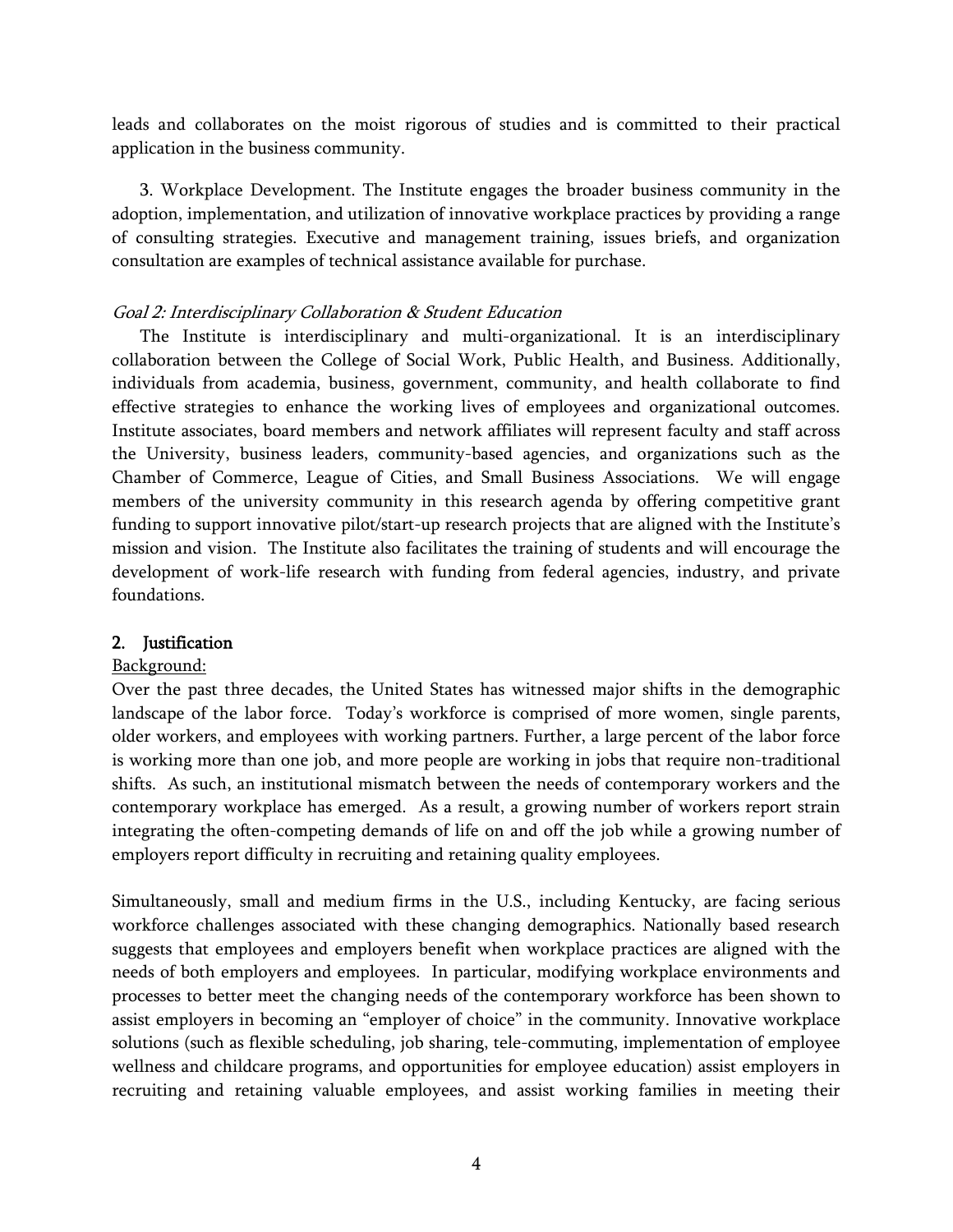multiple responsibilities. In turn, the economy benefits from a more stable labor force and workplaces which are more productive.

### Kentucky as a Leader in Workplace Innovation:

By establishing Kentucky as a leader in workplace innovation, recruitment and retention of employees – and the ability to attract new businesses and manufacturers – will be enhanced, ultimately benefiting Kentucky's economy and the lives of its citizens. To respond to Kentucky's current economic and workforce development concerns, it is critical that Kentucky's employers learn and develop management strategies promoting innovative and effective workplace practices. The UK Institute for Workplace Innovation will engage employers in developing, adopting, implementing, and utilizing innovative workplace options. In 2003, Kentucky's Governor declared Kentucky "Open for Business" and committed to making Kentucky a better place to live, work and raise a family.<sup>3</sup> The Institute for Workplace Innovation can be a key player in ensuring that Kentucky is indeed "open for business." iWin can help employers negotiate the difficult and stressful terrain of work-family issues that while creating positive work environments, satisfied employees, and increased productivity.

The field of work-life is just now beginning to be recognized as an important interdisciplinary field that has important implications for the way we live and work. Thus, the University of Kentucky through this Institute, with this unique focus and organization, is positioned to make a significant contribution to understanding and offering policy and practice recommendations about a social problem that working people encounter every day; meeting the demands of work, family and personal life. UK has several accomplished junior and senior scholars and practitioners from a variety of disciplines including, social work, business, nursing, public health, behavioral science and agriculture that have been studying various aspects of the work/family dilemma. By bringing together these people under the auspices of one Institute, UK has the potential to become a national and international leader in addressing one of the largest contemporary social problems.

The Institute for Workplace Innovation is poised to work with the Workforce Investment Board, the State and local Kentucky Chambers of Commerce, Kentucky League of Cities, and employers to create and sustain workplace environments that will support profitability, employee productivity, and retention. These changes will place Kentucky as a location of choice and a model of workplace innovation. Further, the Institute is poised to further develop collaborations with nationally recognized universities. Currently the Institute has collaborative projects with the Center for Work and Family at Boston College and the Center on Aging, Work and Flexibility.

 $\overline{a}$ 

<sup>3</sup> Kentucky State Plan, 2005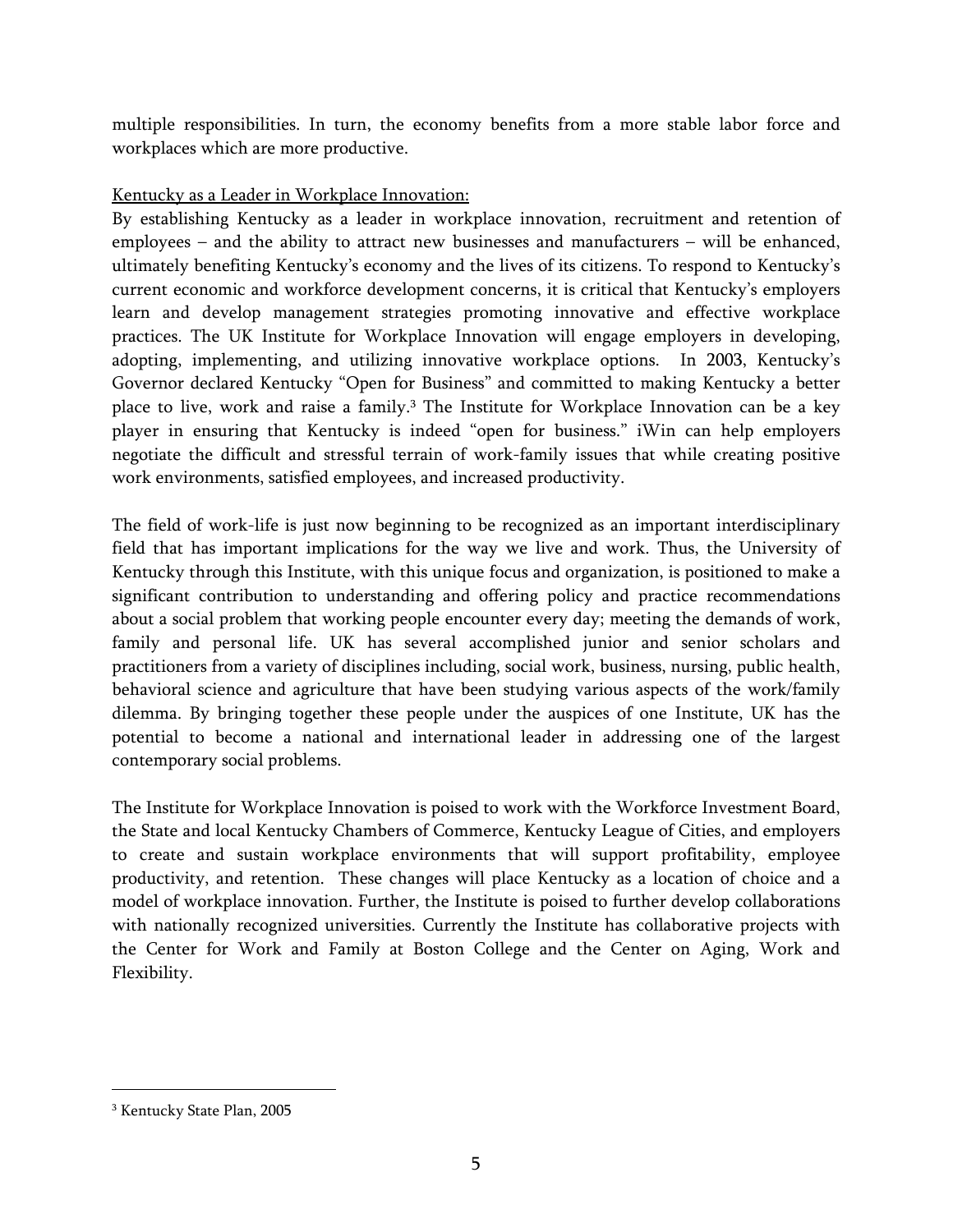Consistent with University of Kentucky's Vision, Mission and Goals:

The Institute for Workplace Innovation is consistent with the Mission, Vision and Goals of the University and supports the strategic plan. The goals of the Institute address the University's commitment to providing leadership to the Commonwealth and beyond by promoting human and economic development that improves people's lives. The Institute will unify research, education, and service to discover factors that influence worker concerns with organizational outcomes and economic development. The partnering of business, community and academia creates the opportunity for addressing the most salient issues for workers and employers.

The Institute will provide opportunities for the University to meet and exceed Strategic Plan Goals:

- The deliberate interdisciplinary focus of the Institute creates an opportunity for establishment of a nationally recognized research center (Goal I).
- Outstanding students interested in the areas of working families and innovative workplaces will be attracted to the Institute and the opportunity to work with distinguished faculty and business and community leaders (Goal II).
- The strategic plan addresses the desire to attract, develop, and retain distinguished faculty through competitive compensation, policies and support of faculty and staff. The Institute will provide an opportunity for faculty to participate in interdisciplinary research. (Goal III).
- The Institute supports the discovery, sharing and application of new knowledge by bringing together those who benefit from the knowledge with those who conduct the research. The discovery and application will be dynamic and on-going (Goal IV).
- Further, research and education content of the Institute is one that requires diversity of thought, culture, gender and ethnicity (Goal V). That is, the workplace of the future is one that recognizes and embraces differences among employees.
- Lastly, the Institute's mission sets out to improve the quality of life for workers and their families (Goal VI).

# 3. Faculty Leadership

Dr. Jennifer E. Swanberg, Associate Professor, College of Social Work will be the Executive Director of the Institute for Workplace Innovation. Dr. Swanberg will be responsible for: (1) overseeing the development of the Institute's vision, mission, goals and strategic plan; (2) establishing the Institute's governing boards; (3) creating the administrative infrastructure of the Institute; (4) cultivating the University-based intellectual capital that will be the foundation of the Institute; (5) establishing employee engagement strategies, workplace research priorities, and workplace development opportunities, and (5) facilitating the necessary processes to secure an endowment, grant and private funding needed to promote the UK Institute for Workplace Innovation's reputation nationwide.

Dr. Swanberg has extensive expertise in the area of organizational studies and the effects of job conditions on working families. She has conducted research on workplace culture, workplace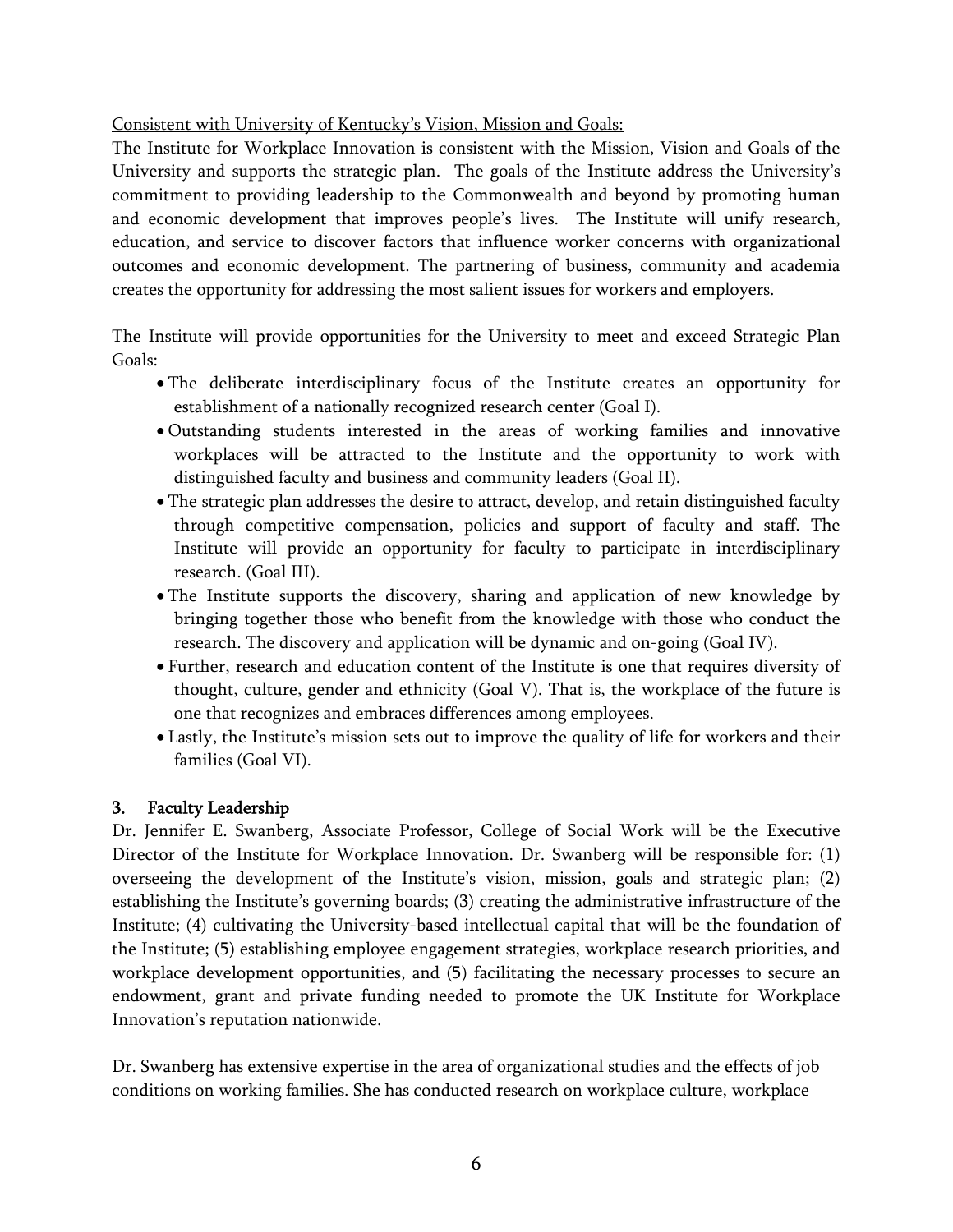flexibility in service and manufacturing industries, the adoption of innovative workplace practices, and the effects of intimate partner violence on women's employment and workplaces. She is currently co-directing two studies focusing on developing business success by creating responsive workplace cultures, and flexible work arrangements for older workers. These two studies are funded by the Ford Foundation and the Alfred B. Sloan Foundation, respectively.

Prior to coming to University of Kentucky, Dr. Swanberg worked as a Research Associate at the National Center for Alcohol and Substance Abuse at Columbia University, and at the Families and Work Institute (FWI) in New York City. While at FWI, she co-authored The 1997 National Study of the Changing Workforce. She has lectured and published reports on creating work environments supportive of employees' work, personal and family needs. Dr. Swanberg has appeared as a work-family expert on national television and radio including MSNBC, CNN, NPR, BBC, CBC.

She has published in scholarly journals such as Family Issues, Journal of Occupational Health Psychology, Trauma, Violence & Abuse, and Work, Family and Community. She is the guest coeditor of a forthcoming special issue of *Journal of Interpersonal Violence* focusing on intimate partner violence, women's employment and workplaces. In 2005, one of her publications was among the top 20 work-family research articles as selected by Rosabeth Moss Kanter Award for Excellence in Work-Family Research. In addition to her academic publications, Dr. Swanberg writes a work-life column for *Business Lexington*.

#### Advisory Boards:

Dr. Swanberg is establishing three advisory boards: 1) University of Kentucky Workplace Innovation Scientific Advisory Board; 2) Workplace Innovation National Advisory Board; and 3) Kentucky Workplace Innovation Employer Board. The UK Scientific Advisory Board will be comprised of faculty and researchers from various disciplines including, business, public health, social work, medicine, behavioral health and nursing. The scientific advisory board will provide guidance on all aspects of the research process including, research methodology, grant funding, survey development, and statistical analyses. The national advisory board that will be comprised of nationally recognized university scholars in the field of work and family and nationally recognized employers that have taken a lead in their industries in creating innovative workplaces. The national advisory board will keep the Institute informed about national economic and workplace trends and research findings, and they will be asked to provide guidance into the development of the Institute. Finally, the Institute of Workplace Innovation will develop a Kentucky Employer Board which will be comprised of 5-8 Kentucky-based employers that will have direct input into the development of the Institute's mission, purpose, and service delivery. Additionally, members of the board will keep Institute staff informed about current and relevant issues facing their workforce and businesses.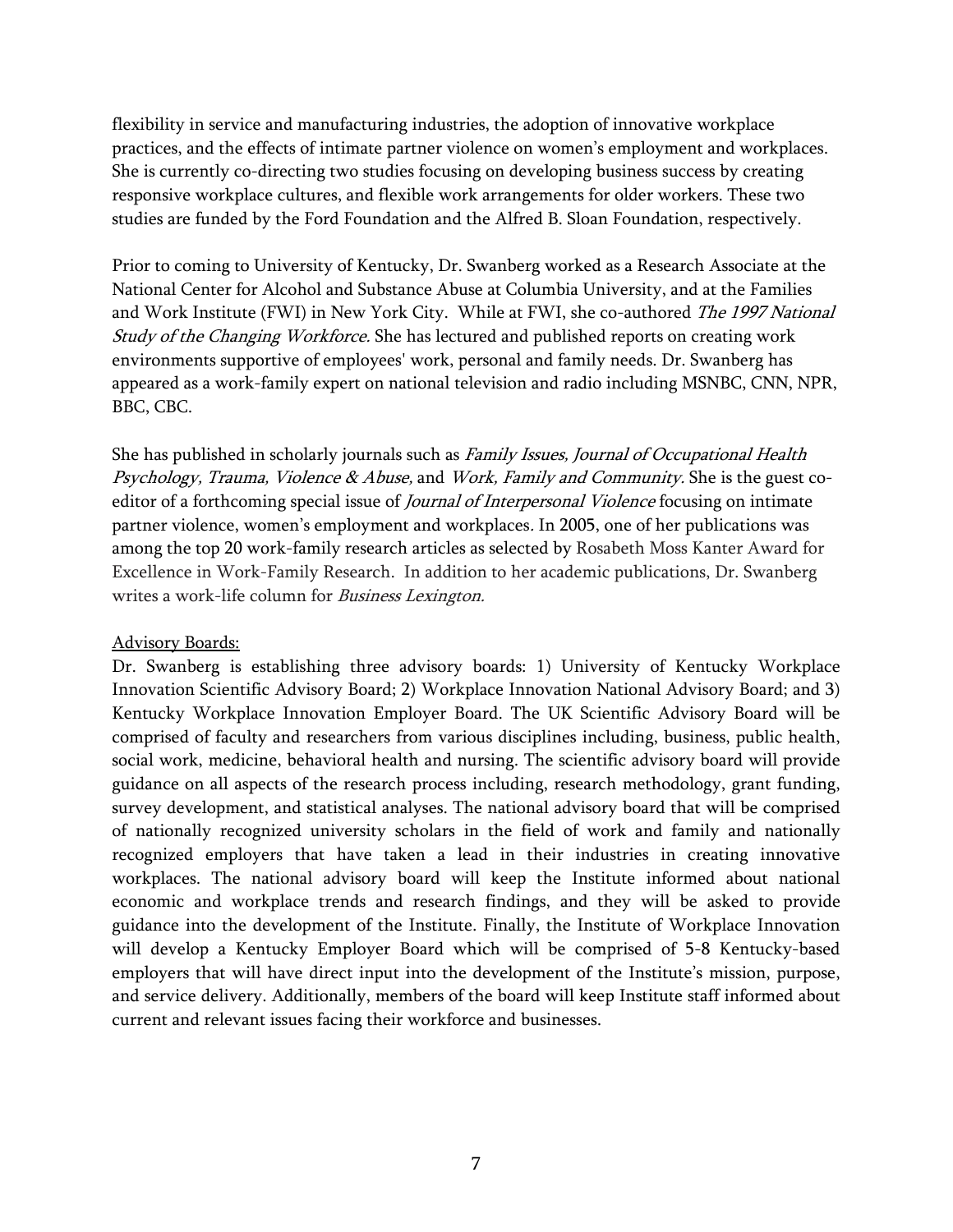# 4. Reporting Relationship

The UK Institute for Workplace Innovation will for administrative purposes fall under administrative structure of the College Of Social Work, but will work in close collaboration with the College of Business and Economics and the College of Public Health. The Institute Executive Director will report directly to the Dean of the College of Social Work, and will have an indirect reporting relationship with the President Todd, as this initiative is a President's initiative.

Administrative and professional staff hired to work for the projects under the Institute guise will report directly to Institute Executive Director.

# 5. Staff Requirements

The Institute for Workplace Innovation will require at least .5 to 1 FTE for the Executive Director to lead the Institute, 1 FTE for administrative support to cover the functions listed below, at least 1 FTE to support research functions.

The Executive Director will be responsible for:

- **•** Development and ongoing management of the Institute
- Overseeing the all aspect of scientific research conducted at the Institute
- Overseeing the development and management of the iWin Employer Network

The Associate Director of Administration and Operations will perform the following functions:

- **Financial & operational management**
- Grants administration
- **Regulatory affairs**
- **Personnel issues**
- **Maintenance of the Institute's web site**

The Research Associate will be responsible for:

- Conducting original research that has a direct impact on Kentucky's citizens
- **Developing issues briefs**
- **Managing the web-site content**
- **Writing grants**
- **Providing the most recent information about workplace trends to employer network** members

## 6. Space and Equipment Needs

The locus of activity of the faculty and researchers involved in the Institute for Workplace Innovation will be at 2365 Harrodsburg Road. Funding for office space will be covered from initial start-up funds from the President's office. Beyond year three, rent will be covered by the revenues generated by the iWin Network.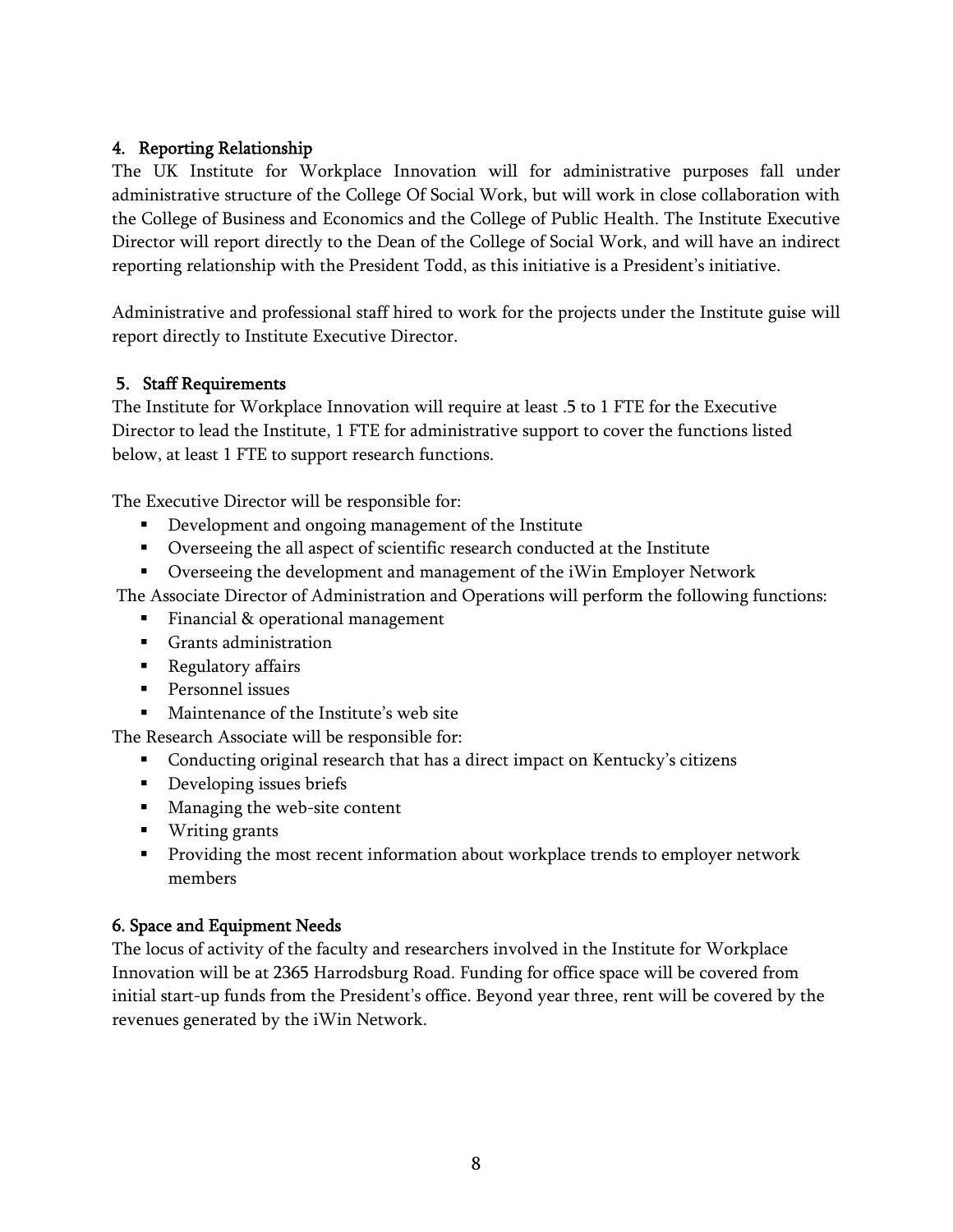## 7. Proposed Operating Costs

No operating costs are requested. We anticipate that a combination of start-up funds, grant funds, revenue from the iWin Network, and endowments will be used to cover the operating costs. These funds cover partial support of Executive Director's salary, Associate Director's salary, Research Associate, office supplies, communication costs and other start-up expenses.

## 8. Potential for Generating Extramural Funds

The potential of the UK Institute for Workplace Innovation to secure extramural funding is farreaching. The faculty and staff associated with the Institute have a strong history in securing extramural funding. Further, the combined research and service mission of the institute allows for the cultivation of mutually advantageous relationships between organizations and researchers

At present, the Institute has identified several potential external funding sources including federal grant funding and private foundation funding. Social issues pertaining to work/family issues have peaked the interest of both Federal and private foundation sources. Thus, by cultivating interdisciplinary teams of researchers under the auspices of the Institute, we are well positioned to garner extramural funding and support. In addition, the Institute will encourage the development of programmatic funding that will be pivotal to the evolution and retention of a talented research team.

# 9. Other Benefits of the Center

By supporting and collaborating with iWin, partners and sponsors will be advancing the status of the employees within Kentucky's workplaces – creating a winning situation for all Kentuckians. Partners will also benefit from:

- State-of-the-art workplace research and implementation strategies
- Workplace development initiatives
- The opportunity to network with other business professionals dedicated to making Kentucky an innovative and exciting place to work

The Institute for Workplace Innovation will create positive economic growth within the Commonwealth by helping to overcome the institutional mismatch that exists between the needs of employers and employees. Transforming Kentucky's employers into workplaces of choice will help to create a stable workforce, which in turn helps to enhance employee productivity and overall economic stability. Therefore, workplace innovation is good for the employee, the employer, and the economy. By supporting this project, the University of Kentucky will be supporting Kentucky's economy, workplaces and working families.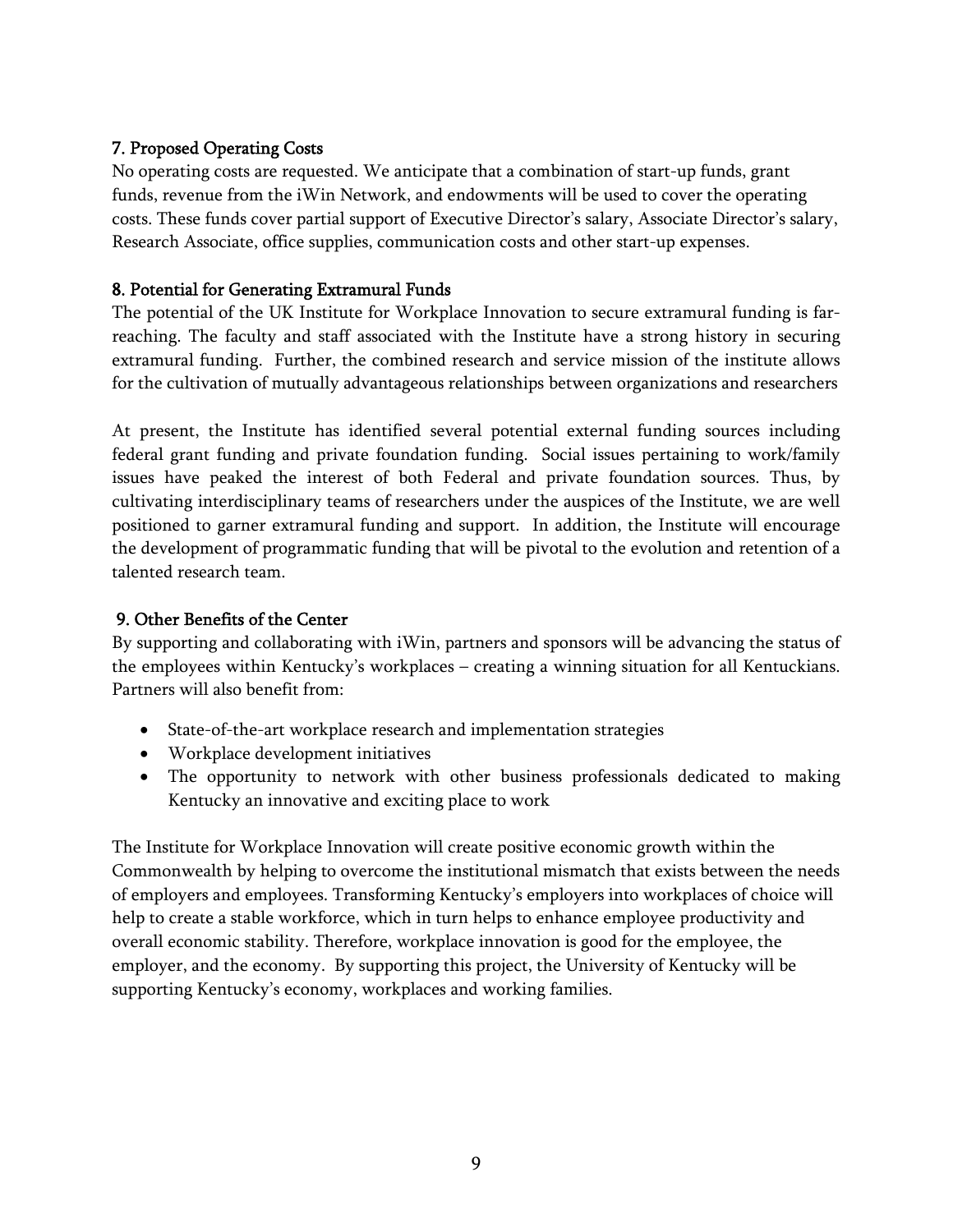

**March 9, 2006** 

N

Lee T. Todd. Ir. **President** Office of the President University of Kentucky 101 Gillis Bldg Lexington, KY 40506-0033

Dear Lee:

I understand that per the recommendation of the University Work-Life Tesk Force, Dean Hoffman and Dr. Jennifer Swannerg have established an interdisciplinary institute to address Kentucky's workforce and coonomic development issues using a novel and impovative approach - that is one that focuses on creating effective workplaces by aligning organizational practices with the demands of employees' work-family lives.

Ever since I heard about the concept of the Work-Life Institute, now known as the Institute on Workplace Innovation, (iWin) I realized that it could not only be an essential resource for organizations that are concerned about issues surrounding recruiting and retaining workers.

The Institute for Workplace Innovation has the opportunity to engage employers in developing a more productive workforce, which may help attract new businesses to Kentucky. Furthermore, the emphasis on the implementation and utilization of innovative workplace options to exhance productivity and work-life balance simultaneously, could help to bring jobs to areas of Kentucky with high unemployment and underemployment. For instance, businesses could "outsource" jobs to rural areas of the state.

Lee, I also believe that the Institute could add real value by addressing the unique pressures and needs of families with providers involved in the high-octane (and uncertain) environment of entrepreneurial companies.

I think the matitute is a good idea and will help extend your vision for the University and Kentucky.

Sindorely.

Kris W. Kimel President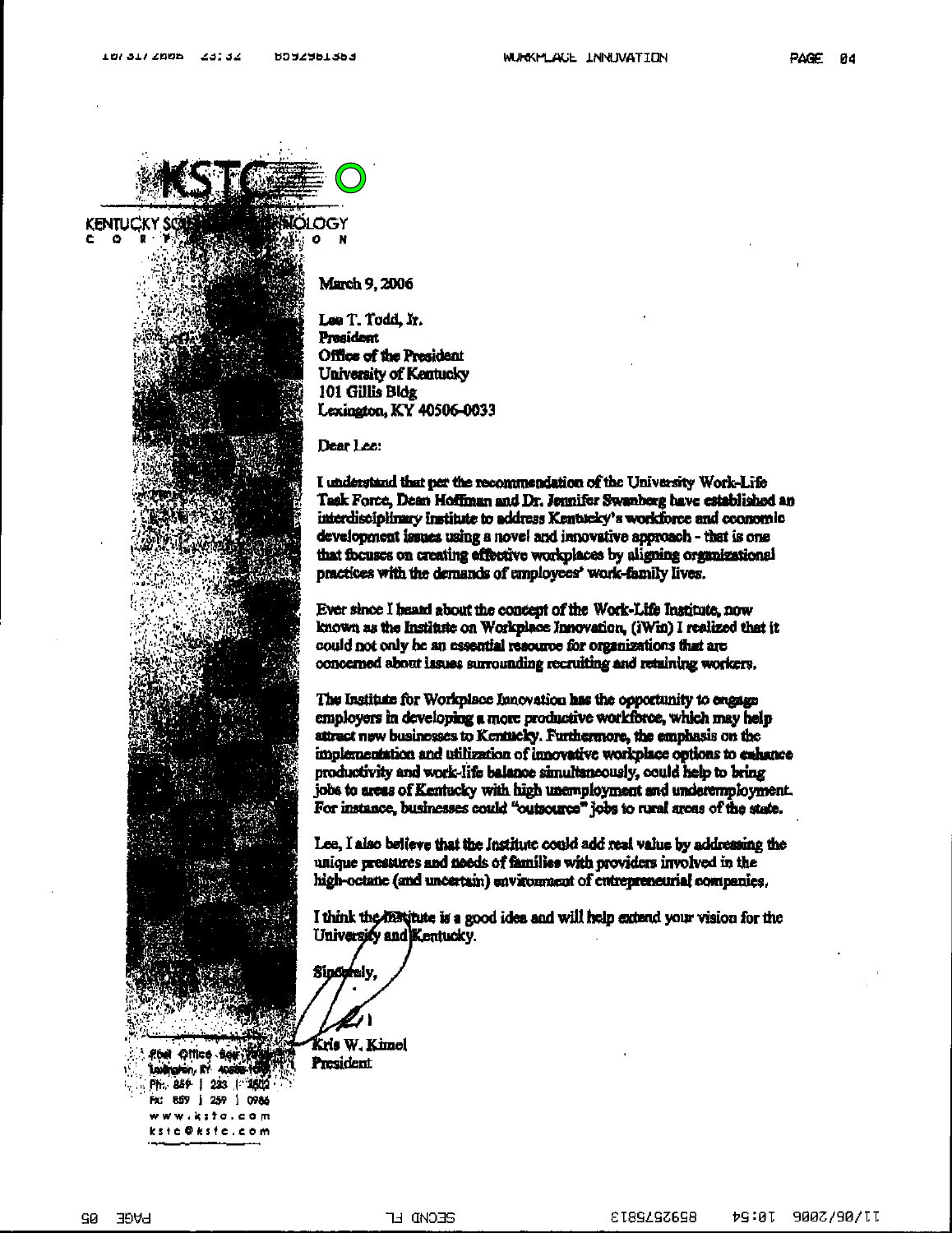

October 30, 2006

Kay Hoffman, Dean **College of Social Work** 619 Patterson Office Tower 0027

Office of the President 101 Main Building Lexington, KY 40506-0032 (859) 257-1701 Fax: (859) 257-1760 www.uky.edu

Dear Kay:

One of the keystones of the University of Kentucky's Top 20 plan continues to be our ability to influence issues that affect the Commonwealth. I have long said that if we are going to attain our goal of becoming a Top 20 public research university, we must conduct the type of research that will have an impact on our citizens.

I view the establishment of the Institute for Workplace Innovation an essential component to attaining that Top 20 status. The Institute's commitment to promoting quality work environments, effective workplaces, and work-family balance are critical to establishing our Commonwealth as an "employer of choice" and ensuring we are prepared for the changing economy and the changing work force.

My office will work with Dr. Swanberg to establish the institute and will provide resources as needed to ensure founding members are identified and established. We will further work with the institute to cultivate employers to serve as charter members of the institute's network. I am enthusiastic about the regionally based research that Dr. Swanberg is proposing as well as her engagement with national leaders in the area of workplace-based research.

Good luck with this exciting opportunity to advance the economy of Kentucky and the well-being of our citizens. I look forward to working with you and Dr. Swanberg as we proceed in developing the research, educational, and service aspects of the Institute for Workplace Innovation.

Sincerely,

The I Jody

Lee T. Todd. Jr. President

An Equal Opportunity University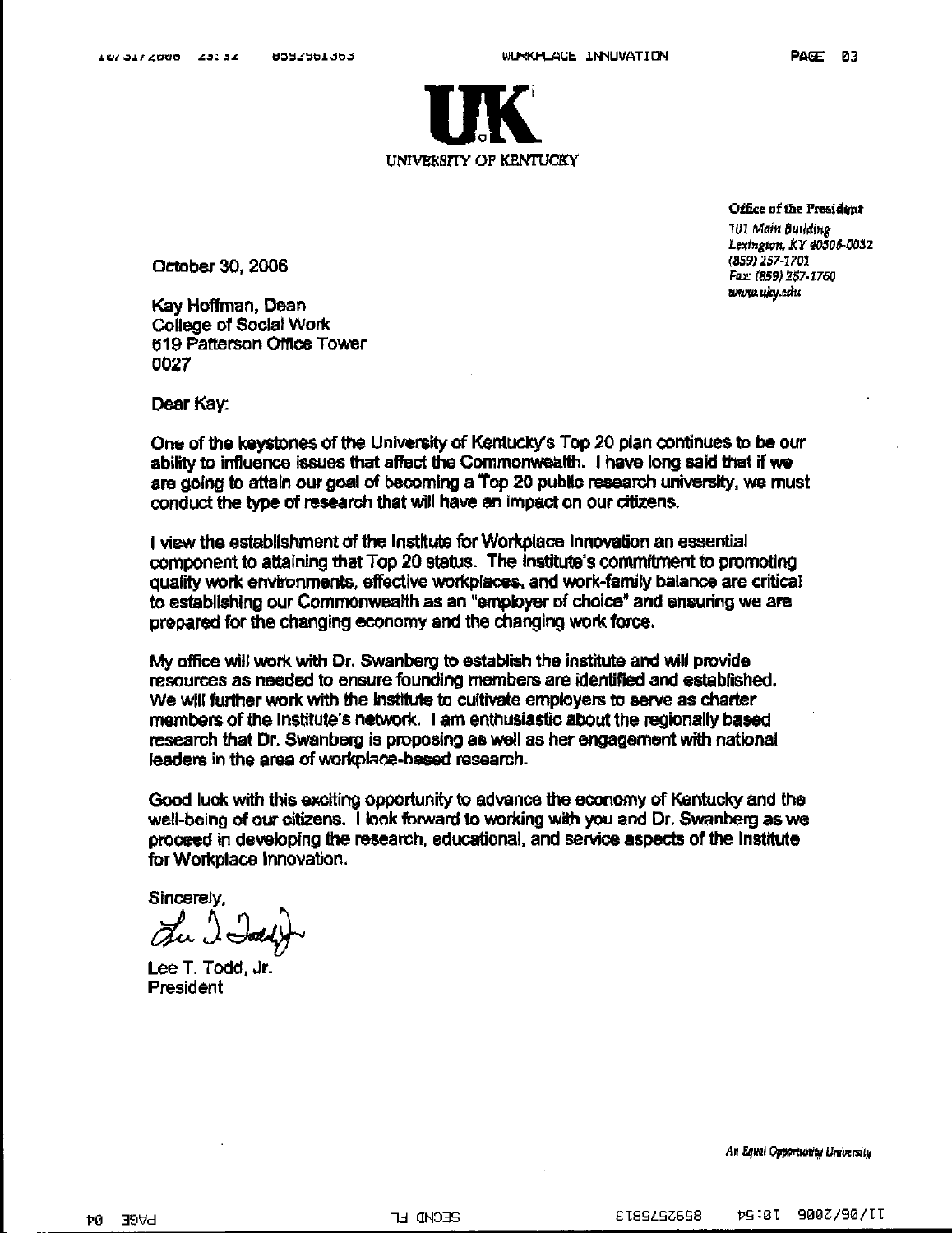

College of Social Work

619 Patterson Office Tower Lexington, KY 40506-0027 (859) 257-6654 Fax: (859) 323-1030 www.uky.edu/SocialWork/

To: **University Senate** From: Kay Hoffman, PhD Dean, College of Social Work

Creation of Institute for Workplace Innovation Re:

Date: October 25, 2006

On September 25, 2006 the College of Social Work unanimously approved the creation of the Institute for Workplace Innovation and recommended that efforts proceed in establishing it as a University Center for research and service.

This memo is to inform the Senate of the College of Social Work's support of the Institute and the work of Dr. Swanberg. She conducts work-family research, specifically examining organizations and working families. She has already gained local and national for her work. We feel most fortunate to have Dr. Swanberg as a faculty member and recommend her as the Executive Director of the Institute for Workplace Innovation.

I look forward to your approval of the Institute and thank you for your time and consideration.

An Equal Opportunity University

£Ø. **BAGE**  **GECMD LF** 

8232292873 tG:01 900Z/90/II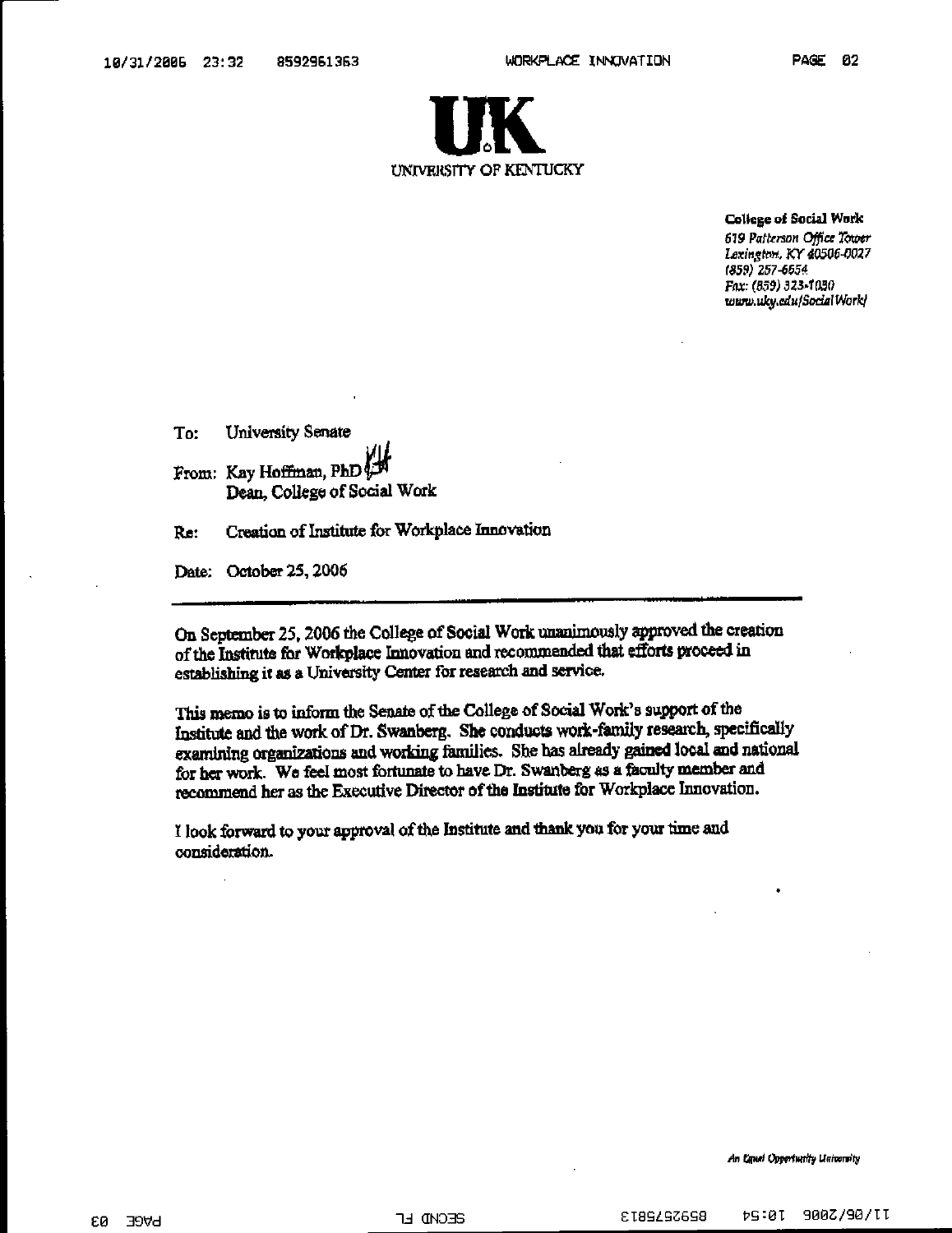





October 25, 2006

Kay Hoffman, PhD Dean, College of Social Work 619 Patterson Office Tower 0027

Dear Kay,

The Gatton College of Business and Economics supports of the establishment of the Institute for Workplace Innovation at the University of Kentucky. I look forward to engaging in such a partnership regarding the Institute for Workplace Innovation.

Dr. Swanberg has played the major significant role in envisioning and initiating the establishment of the Institute and we are confident that it will have a considerable impact on work-life environment in Kentucky and the world beyond. I am aware that Dr. Swanberg has already met with several of our faculty/Center Directors related to potential collaborative research.

Partnership among Colleges in creating and maintaining interdisciplinary programs of significance is a necessary ingredient of Top 20 Universities. The groundwork for future joint research efforts with the Gatton College and the proposed Institute is being laid and we are eager to see the growth and development of the Institute take place.

Sincerely.

Devanathan Sudharshan, PhD Dean, Gatton College of Business and Economics

> Office of the Dean | 1-255 Kiatton College of Business and Economics Building University of Kentheky | Lexington, NY 40506-0034 (859) 257-8936 liax (859) 257-8938 gatton, uky, edu